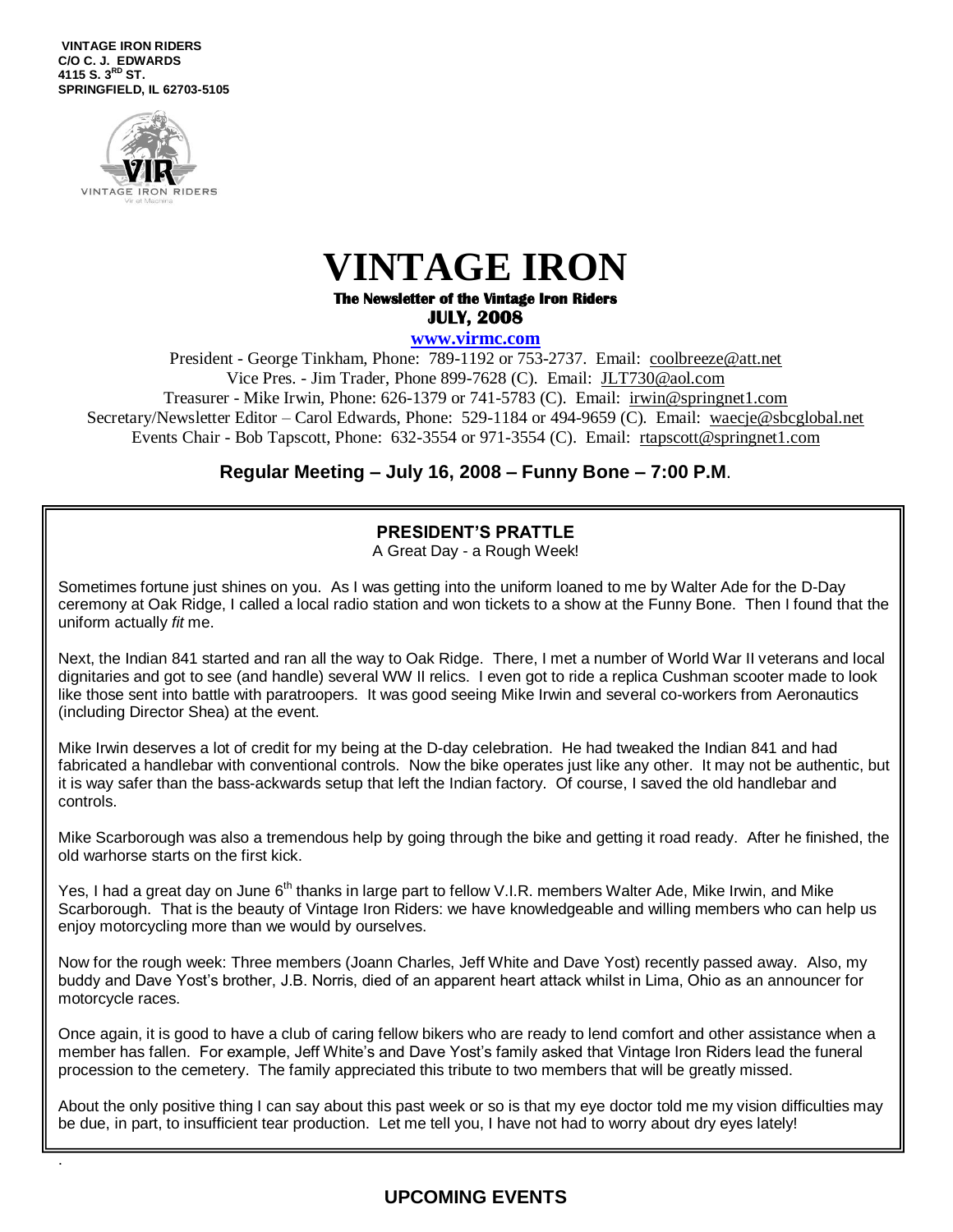#### **July 18-20 – AMCA Wauseon National – Wauseon, WI**

#### **July 25-27 – AHRMA/AMA Vintage Motorcycle Days – Mid-Ohio Sports Car Course, Lexington, OH**

**August 8-9 – Car/Motorcycle Show, Havana, IL –** Cruise on Friday night, show on Saturday. Bring your bike so we can win our Christmas Party money!

**August 24 – AHRMA – Vintage Bikes at Peoria TT, Peoria, IL**

**August 28-31 – Chief Blackhawk Chapter, Davenport, IA**

#### **August 31 – Springfield Mile – Fairgrounds – Vintage/Antique Motorcycle Display, 9:00 A.M. – 1:00 P.M.**

For more non-VIR events, please check out the Springfield Miler's newsletter at http://www.springfieldmilers.com/milerNL0708.pdf

## NOTICES

Did you order clothing? The rest of the **clothing order is ready** to pick up. Please come to the meeting with money!

## **We have decals – sew on as well as stick on. Contact Bob Tapscott!**

#### **Memorials**

For those of you who do not have email and may not have heard, we have lost three members and a friend since the last meeting.

The first member was Joann Charles (wife of member Hank Charles), who had been battling cancer, and seemed to be doing pretty well. Unfortunately, other problems developed and she passed away on June 24, 2008. Unfortunately, now we will never get to know Joann with her bubbly personality with her ever-present smile.

The friend was J. B. "Jeff" Norris (half-brother of member Dave Yost), who was getting ready to announce a race in Ohio when he collapsed and died on June 28, 2008.

On June 30, 2008, member Jeff White was riding with a friend died as the result of a truck accident at Illiopolis. Several of our members led his funeral procession from the funeral home to the cemetery.

On Tuesday, July 1, member Dave Yost (and father of member Lisa Casson) collapsed on his driveway from a massive heart attack and was taken to Memorial Hospital where he lay in a coma. The family respected his wishes that he not be kept on life support, and on Sunday, July 6th, surrounded by family and friends, Dave passed away. Approximately 40 motorcycles led Dave's procession from his church to the cemetery in Pawnee. That was quite a sight!

We ask that you remember these families in your prayers at this sad time in their lives.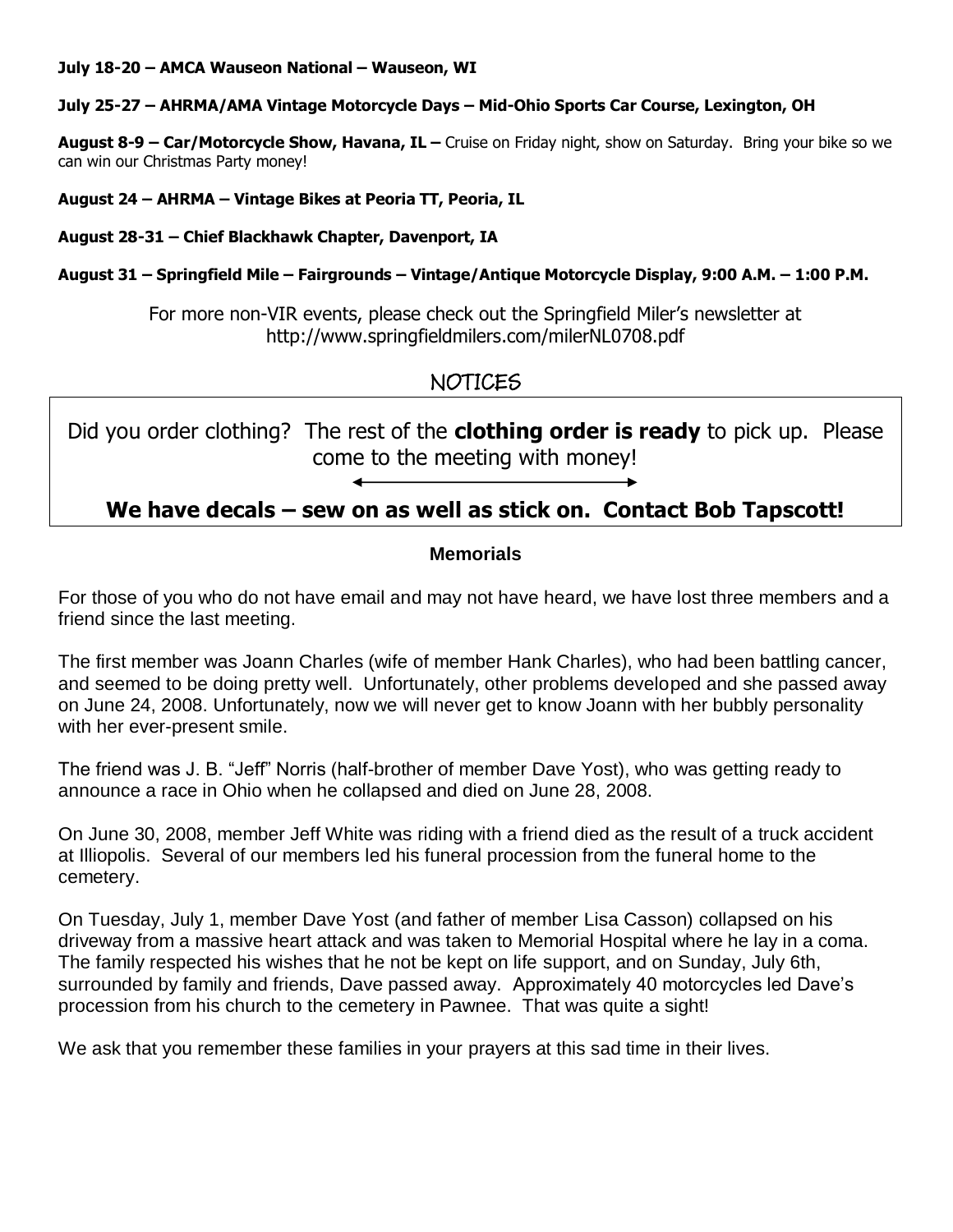#### **MINUTES OF MEETING Vintage Iron Riders Funny Bone/Break Time June 18, 2008**

Meeting called to order at 7:15 P.M. by President George Tinkham. The Pledge of Allegiance was recited.

Motion made and seconded to approve the Minutes of previous meeting as sent out in newsletter.

Treasurer's Report: Mike Irwin reported that we have \$915.57 in the treasury, plus tonight's business.

Products: Bob Tapscott brought the remaining products ordered. He also has extra caps. We have cloth patches for \$3 each and stick-on decals for \$1.00. He reminded members that we must have at least a dozen of an item to place an order.

Events: There were only 5-6 bikes on the VIR Ride on June 14<sup>th</sup> ride to Pawnee. Bob went by himself to Peoria on Sunday for the TT races, but another group of 9 riders came later. Lowe's on Dirksen will hold their antique car/vintage bike show on June 21<sup>st</sup>, which is featuring safety for kids. This will be display only – no judging. This is also the date of the ABATE State Party in Altamont. June 28 is the Fly-In at Havana. They will have pancakes until 10:00 A.M. Everyone is invited to attend. There also will be a bike show at Noble, IL, on June 28<sup>th</sup>. July 11 & 12 is the show at Lincoln Land Community College. Hall's Thunder Night is Saturday night, July 12<sup>th</sup>.. July 18-20 is the AMCA Meet at Wauseon, OH. The following weekend (July 25<sup>th</sup>-27<sup>th</sup>) is the Mid-Ohio bike show. July 26<sup>th</sup> is the cancer benefit show at the Fieldhouse. There will be a poker run and bike show. We have been asked to help with this. August 8-9 is the Havana Car/Bike Show. There will be 12 classes this year. Flyers were distributed and Jim Trader asked that have good attendance. He also asked for volunteers to help register the bikes. If we have the most bikes from a club, we again will win the \$250 that we use for our Christmas Party.

Bob reported on the 66 on 66 event where photos were taken for sales worldwide for cancer research. A group photo of those attending is on their web site at [www.66on66.com.](http://www.66on66.com/) Cruising Illinois and Mario Puglia also filmed our bikes for their shows. Cruising Illinois can be seen on Channel 20 at 10:30 on Saturday night. Mario's show airs on Cable Access Channel 4 on Sunday at 7:00 A.M., 1:00 P.M. and 7:00 P.M.

Old Business: Mike Irwin is collecting photos to put in next year's calendar. Carol took two photos of the members and we still need 3 or 4 photos for the member directory. George reminded the members that if we order food and drink, we do not have to pay for our meeting room.

New Business: Applicant for membership tonight was Art Barto. Executive Board recommended approval of membership for him. Motion made and seconded to approve. Motion carried. George mention that his KHK is featured in the current Muni Opera production about Elvis. A suggestion was made that the VIR members and anyone else who has a vintage bike, ride a parade lap around the Springfield Mile in September. Leroy is going to check on this.

Bob asked if anyone was interested in getting larger decals. He also mentioned embroidering on jackets or other clothing, which should be taken to 5-Star Graphics on West Jefferson St. in Springfield (near KFC).

There being no further business, a motion was made and seconded to adjourn. Meeting adjourned at 7:50 P.M.

Carol J. Edwards, Secretary

### **"Vintage Visdom"**

Individual commitment to a group effort – that is what makes a team work, a company work, a society work, a civilization work.